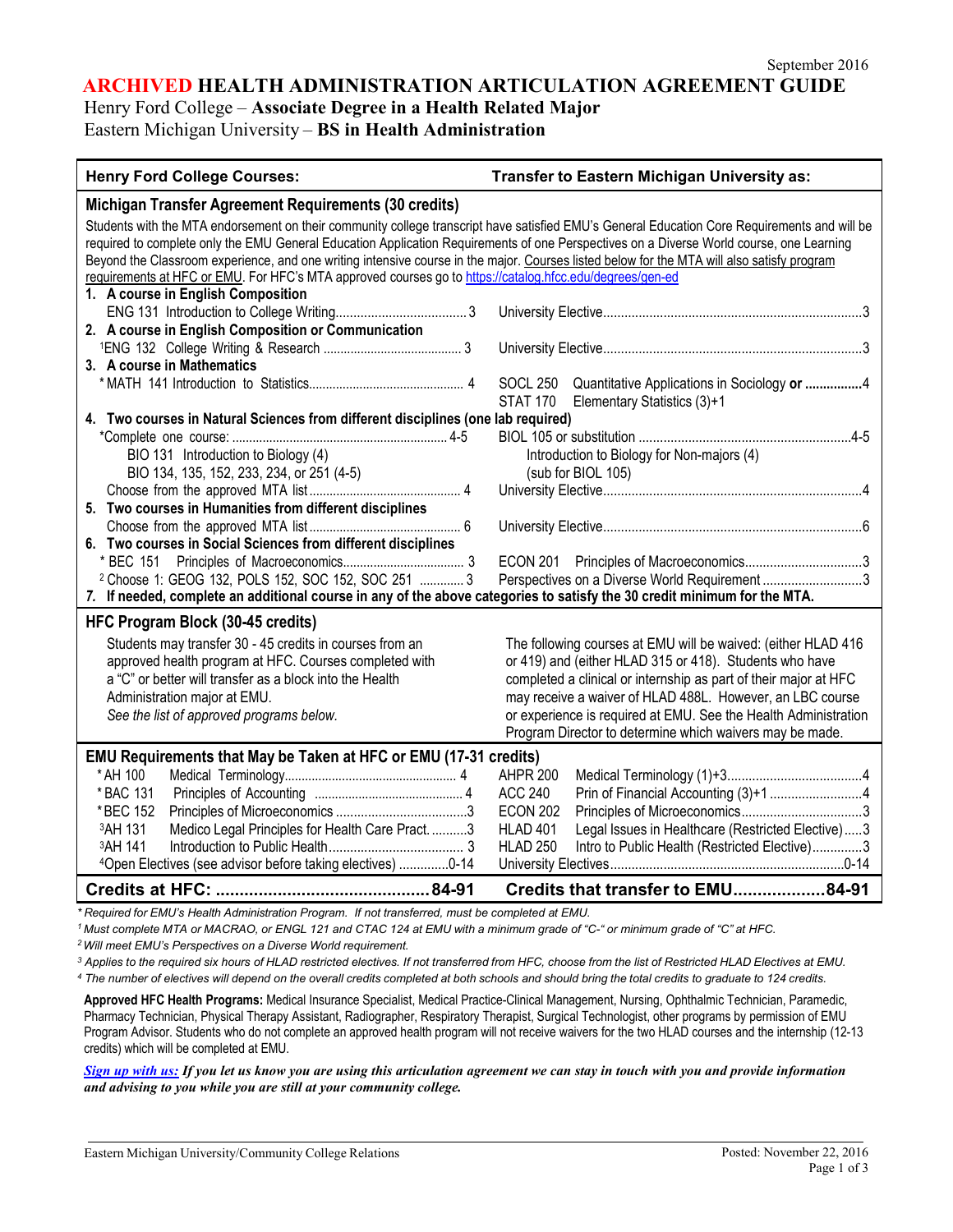# **ARCHIVED HEALTH ADMINISTRATION ARTICULATION AGREEMENT GUIDE**

Henry Ford College – **Associate Degree in a Health Related Major** Eastern Michigan University – **BS in Health Administration**

# **Completion of Health Administration Bachelor's Degree**

#### **Program Admission Requirements:**

- 1. Completed a minimum of 45 hours of undergraduate coursework at an accredited institution of higher learning with a minimum cumulative grade point average of 2.5.
- 2. Completed the MTA or MACRAO agreement (or WRTG 121 and CTAC 124 with a minimum grade of a "C-" at EMU or minimum grade of "C" at the community college.
- 3. Students who do not have the minimum GPA to be admitted into the major may petition the program director in writing to request probationary admission to the major. Applications are considered on a case-by-case basis.

# **Major Requirements (33-40 credits)**

#### **Health Administration Requirements (27-33 credits)**

|            | HLAD 307W Comm Effectiveness in Health Admin3 |  |
|------------|-----------------------------------------------|--|
| HLAD 308   | Ethical Dim of Health Care Delivery 3         |  |
| HLAD 310   | Administration of Health Care Organizations3  |  |
| HLAD 311   | Management of Health Services 3               |  |
| HLAD 312   | Health Personnel Mgmt & Devmt 3               |  |
| HLAD 420   | Health Insurance and Reimbursement 3          |  |
| HLAD 425   | Decision Making for Health Administrators3    |  |
| 1HLAD 488L |                                               |  |
| ECON 436   |                                               |  |
|            |                                               |  |

### **Waiver Options (6-7 credits)**

Under this articulation agreement, students may have one course waived from each option below. See the program coordinator to determine which courses to complete and which to have waived. Select one course to complete (the other will be waived):

- HLAD 416 Health Planning (3)
- HLAD 419 Legal & Regulatory Issues in Health Care (4)
- Select one course to complete (the other will be waived):
	- HLAD 315 Data Analysis for the Health Sciences (3) HLAD 418 Principles of Healthcare Finance (3)

# **LBC Requirement**

One Learning Beyond the Classroom (LBC) course or noncredit experience must be completed at EMU. 1HLAD 488L is an option to satisfy this requirement. See the program coordinator for other options.

### **Suggested sequence for completing the program at the HFC University Center**

| (6 credits)                                          |
|------------------------------------------------------|
|                                                      |
| (9 credits)                                          |
|                                                      |
|                                                      |
|                                                      |
| (6 credits)                                          |
|                                                      |
| (pre-req: HLAD 305) or MGMT 384 3                    |
| $(9-10 \text{ credits})$                             |
| (prereg: admitted to program)<br>HLAD 315 or         |
|                                                      |
| (pre-regs: HLAD 307 & 310)                           |
|                                                      |
|                                                      |
| $(3-9 \text{ credits})$                              |
|                                                      |
| Internship (pre-requisite: HLAD 310 & permission)0-6 |
|                                                      |

Restricted HLAD Electives The two required elective courses may be taken at HFC. If one or both courses are not transferred from HFC, choose courses to take at EMU from this list. (Do not repeat an equivalent course from HFC.)

HLAD 250 Introduction to Public Health (3)

HLAD 313 Health Care Quality (3)

HLAD 323 Introduction to Epidemiology (3)

- HLAD 401 Legal Issues in Health Care (3)
- HLAD 402 Health Policy (3)

HLAD 476 Intro to Healthcare Informatics (3)

1Satisfies EMU's "Learning Beyond the Classroom" requirement. An internship is required for the Health Administration program.

\*If sufficient credits are not transferred, additional credits must be completed at EMU to satisfy the minimum of 124 credit hours required to graduate.